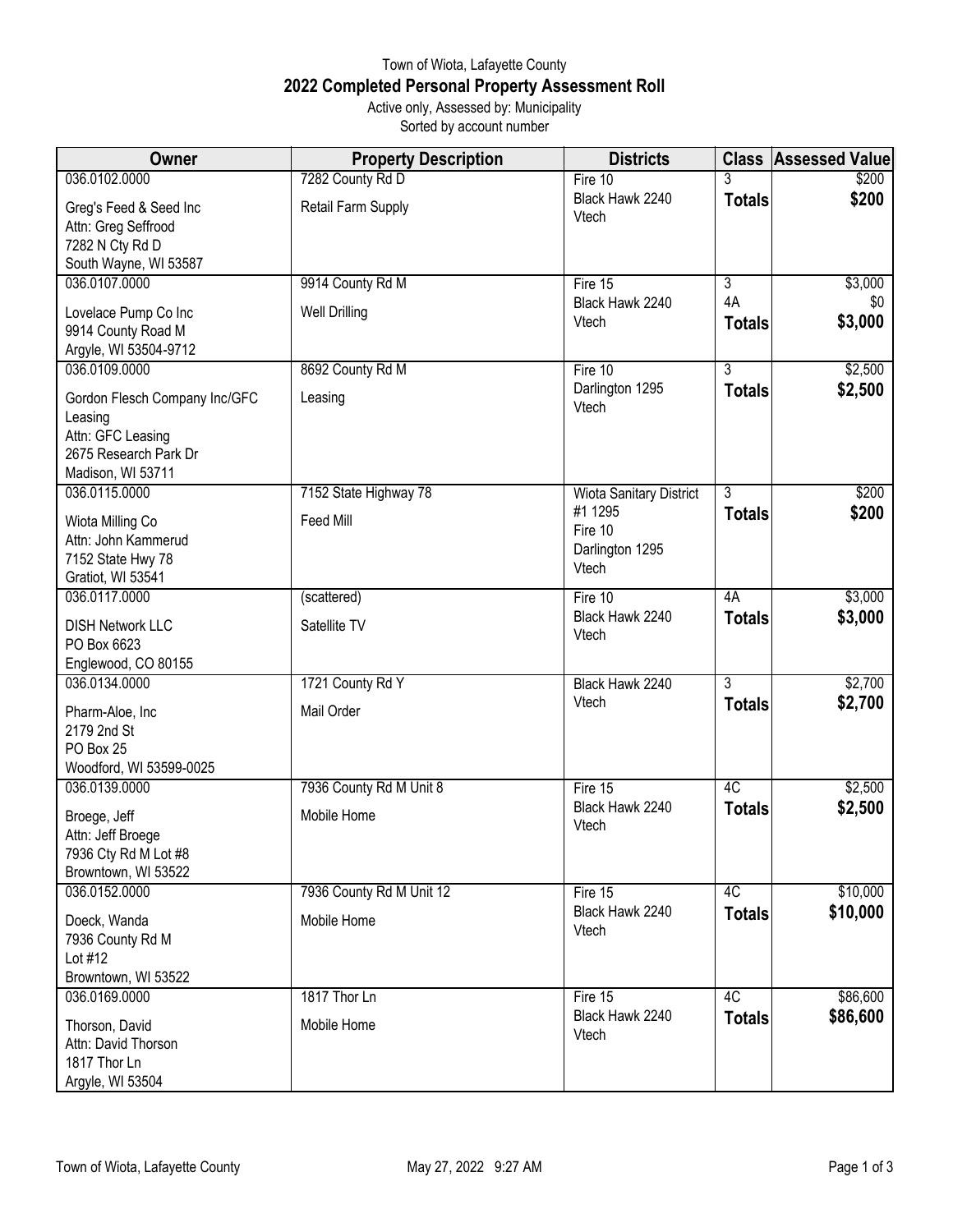| Owner                                           | <b>Property Description</b> | <b>Districts</b>                          |                                 | <b>Class Assessed Value</b> |
|-------------------------------------------------|-----------------------------|-------------------------------------------|---------------------------------|-----------------------------|
| 036.0171.0000                                   | 7936 County Rd M Unit 9     | Fire $15$                                 | 4C                              | \$6,100                     |
| Dewey, Eugene                                   | Mobile Home                 | Black Hawk 2240<br>Vtech                  | <b>Totals</b>                   | \$6,100                     |
| Attn: Eugene Dewey                              |                             |                                           |                                 |                             |
| 7936 Cty Rd M Lot #9<br>Browntown, WI 53522     |                             |                                           |                                 |                             |
| 036.0173.0000                                   | 7936 County Rd M Unit 5     | Fire 15                                   | $\overline{4C}$                 | \$6,600                     |
| Bennet, Lee                                     | Mobile Home                 | Black Hawk 2240                           | <b>Totals</b>                   | \$6,600                     |
| 7936 County Rd M                                |                             | Vtech                                     |                                 |                             |
| Lot $#5$                                        |                             |                                           |                                 |                             |
| Browntown, WI 53522<br>036.0174.0000            | 10001 Park St               | <b>Wiota Sanitary District</b>            | 4A                              | \$4,100                     |
|                                                 |                             | #1 1295                                   | <b>Totals</b>                   | \$4,100                     |
| Monson Septic & Portable Restrooms<br>LLC       | Septic Services             | Fire 10                                   |                                 |                             |
| Attn: Jeff Monson                               |                             | Black Hawk 2240<br>Vtech                  |                                 |                             |
| 10001 Park St                                   |                             |                                           |                                 |                             |
| South Wayne, WI 53587<br>036.0180.0000          | 9391 State Highway 78       | Fire 10                                   | $\overline{3}$                  | \$500                       |
|                                                 |                             | Black Hawk 2240                           | <b>Totals</b>                   | \$500                       |
| Still on the Hill Repair<br>Attn: James Johnson | Auto Repair                 | Vtech                                     |                                 |                             |
| 9391 State Hwy 78                               | <b>DOOMAGE ASSESSMENT</b>   |                                           |                                 |                             |
| Gratiot, WI 53541                               |                             |                                           |                                 |                             |
| 036.0183.0000                                   | County Rd Y                 | Fire $15$<br>Black Hawk 2240              | 4B                              | \$1,400                     |
| Lauren L. Meinert                               | <b>BOLL - MFL</b>           | Vtech                                     | <b>Totals</b>                   | \$1,400                     |
| N3548 Klondike Rd<br>Monroe, WI 53566           |                             |                                           |                                 |                             |
| 036.0184.0000                                   | 8480 Pecatonica Rd          | Fire 10                                   | $\overline{AB}$                 | \$11,800                    |
| Kjellstrom, Douglas                             | <b>BOLL - MFL</b>           | Darlington 1295                           | <b>Totals</b>                   | \$11,800                    |
| N9007 Freidig Rd                                |                             | Vtech                                     |                                 |                             |
| Brooklyn, WI 53521-5352                         |                             |                                           |                                 |                             |
| 036.0185.0000                                   | 7004 State Highway 78       | <b>Wiota Sanitary District</b><br>#1 1295 | $\overline{3}$<br><b>Totals</b> | \$5,000<br>\$5,000          |
| Crossroads Bar & Grill, LLC                     | Bar & Grill                 | Fire 10                                   |                                 |                             |
| 19508 State Rd 81<br>Darlington, WI 53530-9707  | <b>DOOMAGE ASSESSMENT</b>   | Black Hawk 2240                           |                                 |                             |
| 036.0186.0000                                   | (scattered)                 | Vtech<br>Fire 10                          | $\overline{3}$                  | \$100                       |
|                                                 |                             | Black Hawk 2240                           | <b>Totals</b>                   | \$100                       |
| Landmark Services Coop<br>1401 Landmark Dr      | Cooperative                 | Vtech                                     |                                 |                             |
| Cottage Grove, WI 53527                         |                             |                                           |                                 |                             |
| 036.0187.0000                                   | 1099 County Rd Y            | Fire 15                                   | $\overline{3}$                  | \$700                       |
| Trophy Season Taxidermy                         | Taxidermy                   | Black Hawk 2240<br>Vtech                  | <b>Totals</b>                   | \$700                       |
| Attn: Tyler Whalen                              | <b>DOOMAGE ASSESSMENT</b>   |                                           |                                 |                             |
| 1099 Cty Rd Y<br>Argyle, WI 53504               |                             |                                           |                                 |                             |
| 036.0192.0000                                   | (scattered)                 | Fire 15                                   | 3                               | \$500                       |
| <b>ADT LLC</b>                                  | <b>Security Services</b>    | Black Hawk 2240                           | <b>Totals</b>                   | \$500                       |
| PO Box 54767                                    |                             | Vtech                                     |                                 |                             |
| Lexington, KY 40555                             |                             |                                           |                                 |                             |
| 036.0193.0000                                   | 7936 County Rd M Unit 10    | Fire 15<br>Black Hawk 2240                | $\overline{AB}$                 | \$4,600<br>\$4,600          |
| Cook, Marilynn                                  | Mobile Home                 | Vtech                                     | <b>Totals</b>                   |                             |
| 7936 County Rd M Lot #10<br>Browntown, WI 53522 |                             |                                           |                                 |                             |